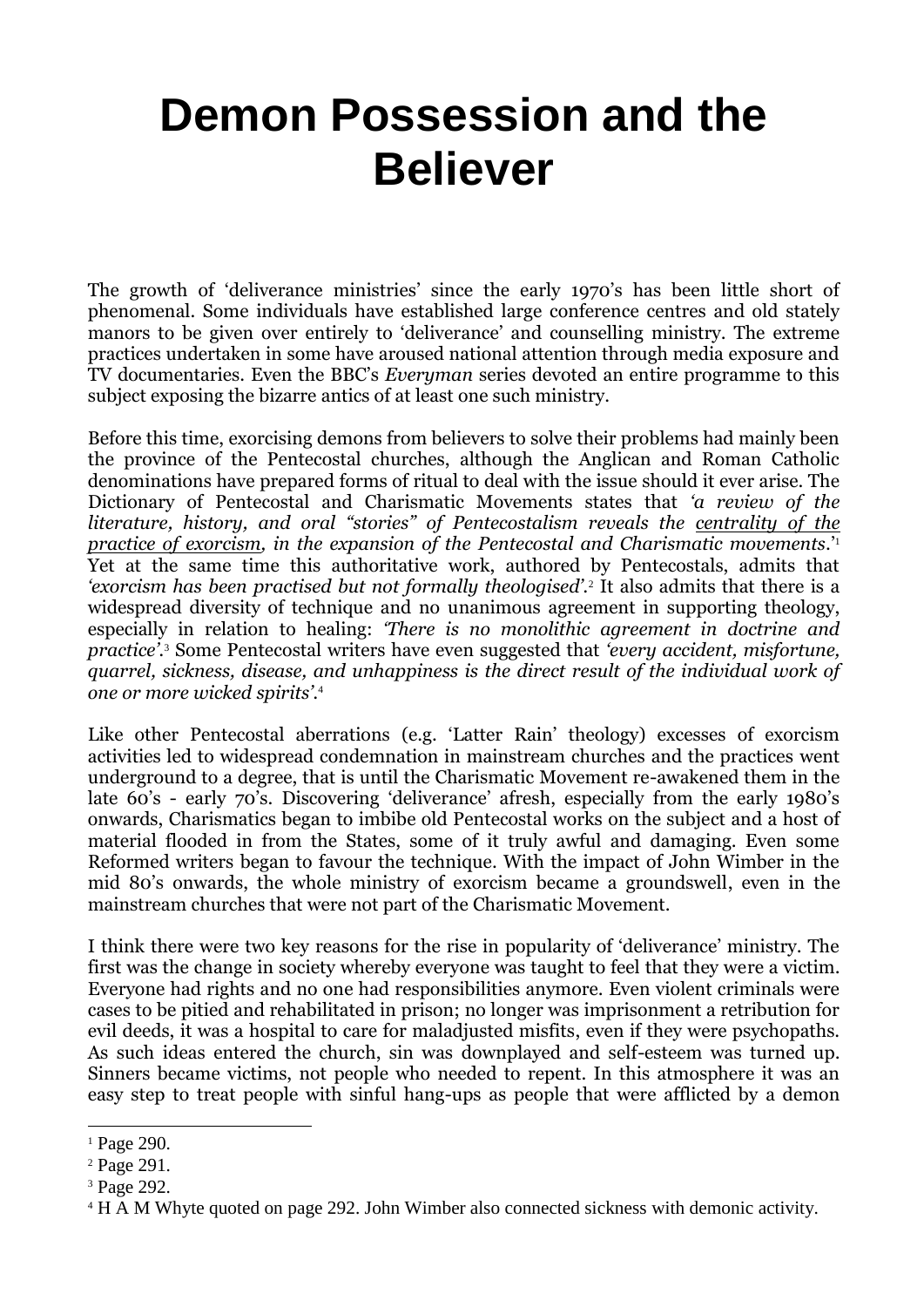which caused those hang-ups. If they had a lot of problems, it was because they had a lot of demons. Smokers were told they had a demon of addiction which was why they could not give up - a specialist was required to expel the demon. Men given over to immorality had a demon of lust. One Scottish family, whose ancestors were defeated at Culloden, were told that they needed to be delivered from the 'spirit of Culloden' which was causing defeat and depression. Sometimes people are delivered of dozens of demons in one night.

The other reason is that, with all the erroneous ideas and practices entering the church in the last fifty years and with the degeneration of theological study and Bible reading, churches have adopted a very low standard of assessing converts. As the Gospel became cheapened with: Arminianism, revivalism, easy believism, decisionism, free-willism, cheap grace and so on, many people were accepted as believers who had never truly repented or knew any conviction of sin. The church became filled with professing, superficial converts (and it still is). These people became massive pastoral problem cases requiring frequent counselling and never seeming to really break through into Christian liberty and assurance. As method after method was tried, to no avail, it became a last hope that certain long term problem cases could be resolved with deliverance from evil spirits. Such characters often tend to manifest the necessary signs of possession or affliction as they are vulnerable, impressionable and weak people in the first place; so the deliverance sessions seemed to be effective as there were lots of expressions of demon activity (screaming, shouting, sighing, coughing, spitting, laughing, agitations, fits, falling over, speaking in another voice and sometimes vomitting). Such manifestations would deem the ministry a success, even if the basic problems continued. Then the patient was said to have 'fallen back', rejected the ministry and become re-possessed or was simply recalcitrant. Few people surveyed the whole scene which showed that the real success rate in solving problems was virtually zero.

For years there was no theological attempt to form an apologetic for this practice, books on it would focus upon stories, case histories and a few random texts taken out of context. Later more solid works did arrive but these too could find little basis in scripture to support them. What we need to know is: what does God really say about this whole idea.

## **Can believers be possessed by demons?**

#### **Christians are already possessed by God**

*Do you not know that your body is the temple* [inner sanctuary]*of the Holy Spirit who is in you, whom you have from God, and you are not your own? For you were bought at a price; therefore glorify God in your body and in your spirit, which are God's.* (1 Cor 6:19-20)

Christians are possessed, but not by demons. They belong to God and are indwelt by the Holy Spirit**.**

*You are of God, little children, and have overcome them, because He who is in you is greater than he who is in the world.* (1 Jn 4:4)

*... what fellowship hath righteousness with unrighteousness? and what communion hath light with darkness? And what concord hath Christ with Belial* [Satan]*? or what part hath he that believeth with an infidel? And what agreement hath the temple of God with idols? for ye are the temple of the living God; as God hath said, I will dwell in them, and walk in them; and I will be their God, and they shall be my people.* (2 Cor 6:16)

Since our bodies are God's temple and he abides in us, and since God is greater than Satan, it cannot be possible for the spirit, or new nature, of a believer to be indwelt and controlled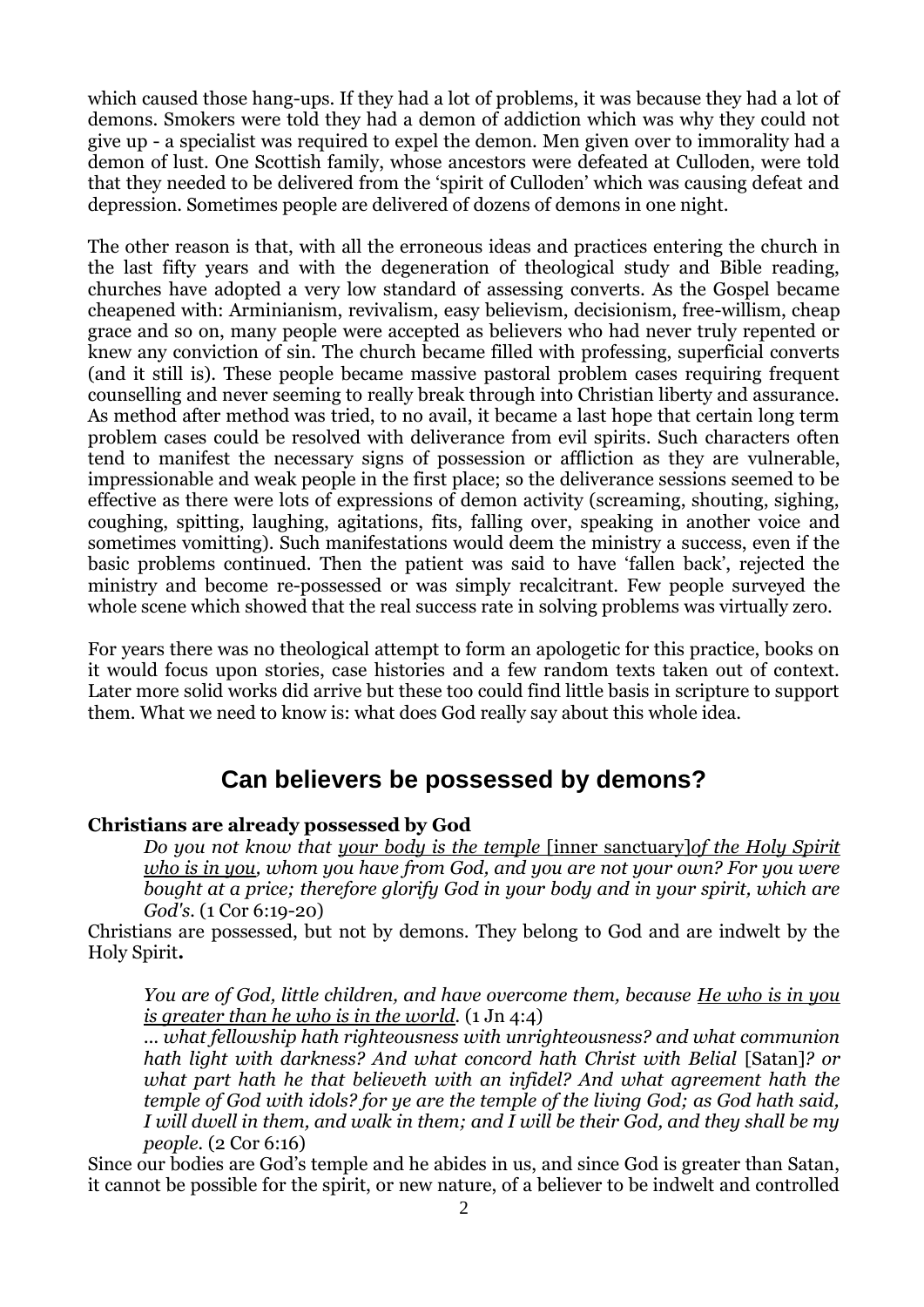by a demon since this is where the Holy Spirit dwells. God specifically states that he will not share his temple (us) with Satan; there can be no communion between them. Nothing can be clearer.

#### **If not possessed, can Christians simply have an afflicting demon present**

The majority of modern Pentecostals and Charismatics would balk at the notion of a believer being 'possessed' by a demon and avoid the more extreme traditional Pentecostal descriptions. John Wimber, for instance, made much of calling the afflicted person 'demonised'. 'occupied' or 'invaded' by a demon in order to avoid the idea that a Christian, owned by God and indwelt by the Spirit, could be possessed by a demon at the same time. But is this distinction of terms scriptural?

There are two main terms used for demon possession in the New Testament:

- *Daimonizomai*: translated as 'to be possessed by a demon', 'to be tormented by a demon', 'to be demonised' or 'demoniac'. It occurs 13 times in the Gospels.
- *Daimonion* ('demon') in connection with *echo* ('to have', 'to possess' etc.): translated as 'to have a demon'. It occurs 8 times: Matt 11:18; Lk 7:33; 8:27; Jn 7:20; 8:48,49,52; 10:20. [*Daimonion* is also used in connection with other words like *ekballo*, 'cast out' or other words like 'hold', 'come upon', 'gone out', 'come out', 'entered' etc.]
- There is one occurrence of *'has Beelzebub*' (the prince of demons Mk 3:22).
- Sometimes *echo* is used with *pneuma* ('spirit'): *'possessed with a spirit of divination',* (Acts 16:16, occurs once only); *'had a spirit',* (occurs twice, Lk 4:33; 13:11).

In the Gospels, those who were demonised had a demon controlling them from within. To be demonised, to have a demon, is thus the same as to be possessed by a demon. The terms are used synonymously. For example the following is a clear case of possession and control but which uses the phrase 'to have a demon': *'There was a man who had a spirit of an unclean demon. And he cried out with a loud voice saying, "Let us alone! What have we to do with You, Jesus of Nazareth? Did You come to destroy us? I know who You are -- the Holy One of God!" But Jesus rebuked him, saying, "Be quiet, and come out of him!" And when the demon had thrown him in their midst, it came out of him and did not hurt him.'* (Lk 4:33-35).

All demonisation involves the control of a person by one or more demons. Whether this is called 'possession', 'demonised' or something else is irrelevant. A person who has a demon is dominated by it since a demon can only occupy someone when they have allowed it to have a measure of control by submitting to its temptations.

#### **So can demons never afflict believers at all then?**

-

This is a wrong conclusion. The best comparative analogy is that of sin. The believer has been freed from the power of sin, is not under its dominion (Rm 6:14, 6,7,11); yet a Christian must not yield to sin (Rm 6:12,13). If a believer ardently follows sinful pursuits, he becomes a slave of sin (Rm 6:16). Is this not a contradiction?

The full consummation of the kingdom comes with the appearing of the Lord Jesus Christ. Until that time we have the earnest of salvation, but not the fulness in our bodies on earth. Our spirits know the fulness of the Lord (Col 2:10), this is where the new man abides (Eph 4:23-24), but our souls and bodies are not yet fully changed (Heb 10:39; 1 Pt 1:9, 1:22; 1 Cor 15:42; 1 Jn 3:2).<sup>5</sup> Sanctification is a process going on now. So, the Christian is not ruled by

<sup>&</sup>lt;sup>5</sup> This is not the place to argue for or against the tripartite nature of man. All would accept a distinction between our spirit as the abode of the Holy Spirit and our mind, for instance, as the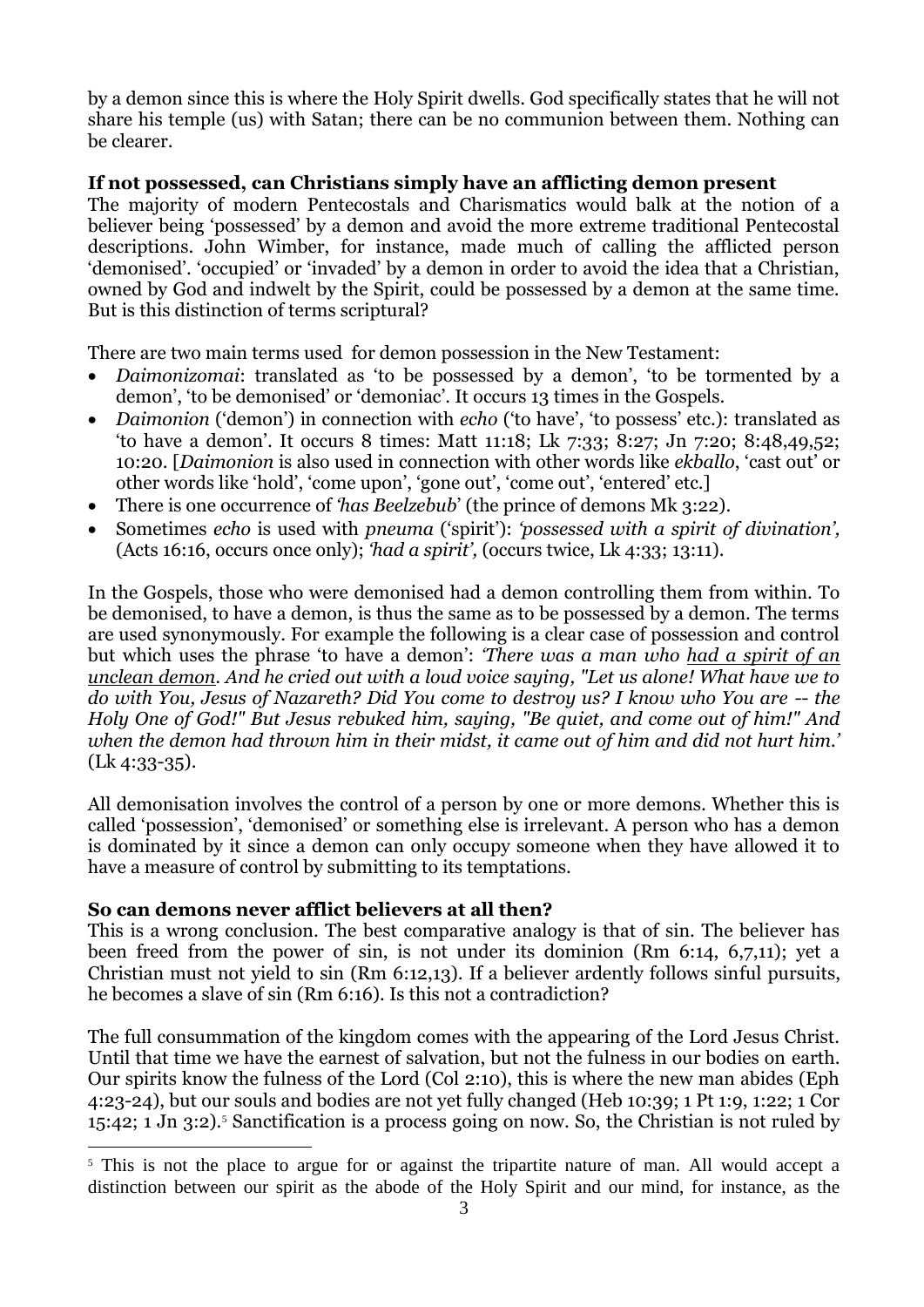sin but can become a slave of sin (at least temporally). A Christian walking in the light is cleansed from all sin (1 Jn 1:7) and whoever is born of God does not sin (1 Jn 3:9) but a believer cannot say that he has no sin (1 Jn 1:8). Confusing?

The explanation is the difference between what has transpired already in my spirit (born again, a new creation, the new man - past tense of salvation) and what is happening now in my soul (being saved, process of sanctification - present tense of salvation) and what will happen in the future (resurrected body with no sin - future tense of salvation). I have a perfect new man (nature) which is Christ, so that he lives in my spirit by his Spirit. But I have a will that sometimes chooses to sin, an emotional life which sometimes lusts and a mind which sometimes thinks wrong things. These amount to the soul. Sanctification is giving God the control of these areas and learning to die to myself in one matter at a time. My body is the expression of my soul and thus the manifestation of good or bad. It's material weaknesses hinder sanctification (it is dead in sin, it thirsts etc.), result in the soul's conflict and requires a complete transformation which will occur at the second coming.

Now, demons cannot gain possession of a believer's spirit, because the Holy Spirit lives there and it is a new creation, created after the likeness of God, corresponding to God (Eph 4:24). But Satan can wage war against our members (i.e. faculties), he can afflict our minds requiring us to recapture thoughts (2 Cor 10:5), he can tempt us into sensual emotional desires (Jm 1:14, 4:1). A person thoroughly given over to sinful lust and evil temptations will find that his old nature, his flesh, his sinful Adamic life, can become captivated by demonic influence. He has given Satan a foothold (*topos,* a specific location) in his life (Eph 4:27). This requires deliverance from the snare.

*And a servant of the Lord must not quarrel but be gentle to all, able to teach, patient, in humility correcting those who are in opposition, if God perhaps will grant them repentance, so that they may know the truth, and that they may come to their senses and escape the snare of the devil, having been taken captive by him to do his will.* (2 Tim 2:24-26)

Those who oppose God's will can become ensnared by the devil to the degree that they disobey God. *'Having been taken captive'* clearly means that someone is controlled by Satan as a result of failing to repent of sin. Although the text does not identify these opposers as believers, the context is regarding life within the church and it seems sensible to view these people as backslidden Christians. It appears that many fell in this way in apostolic times (1 Tim 3:7, 5:15).

Paul calls this spiritual defilement: *'Therefore, having these promises, beloved, let us cleanse ourselves from all filthiness* [defilement, pollution] *of the flesh and spirit, perfecting holiness in the fear of God*', (2 Cor 7:1). The word' cleansing' (*katharizo*) has the meaning of 'to prune' in old Greek and, in its other form, it is translated as 'prune' (*kathairo*) in Jn 15:2, but in Koine Greek it means ceremonial cleansing and is usually translated as 'to make clean'. It is clear that a stripping off of all spiritual stains is in view. Now, does Paul mean that a spiritual force has invaded his person (say, emotions through temptation) and needs casting off? Or does he mean that his human spirit has been defiled by something? The context is about idolatry and the need to separate from harmful contacts, especially those of false religion. Wrong contact can lead to defilement. The obvious reading is that the human spirit can be damaged and defiled through sinful association, especially idolatry. The polluting effects of demonic activity through sin can do

rational organ of man as a human.

1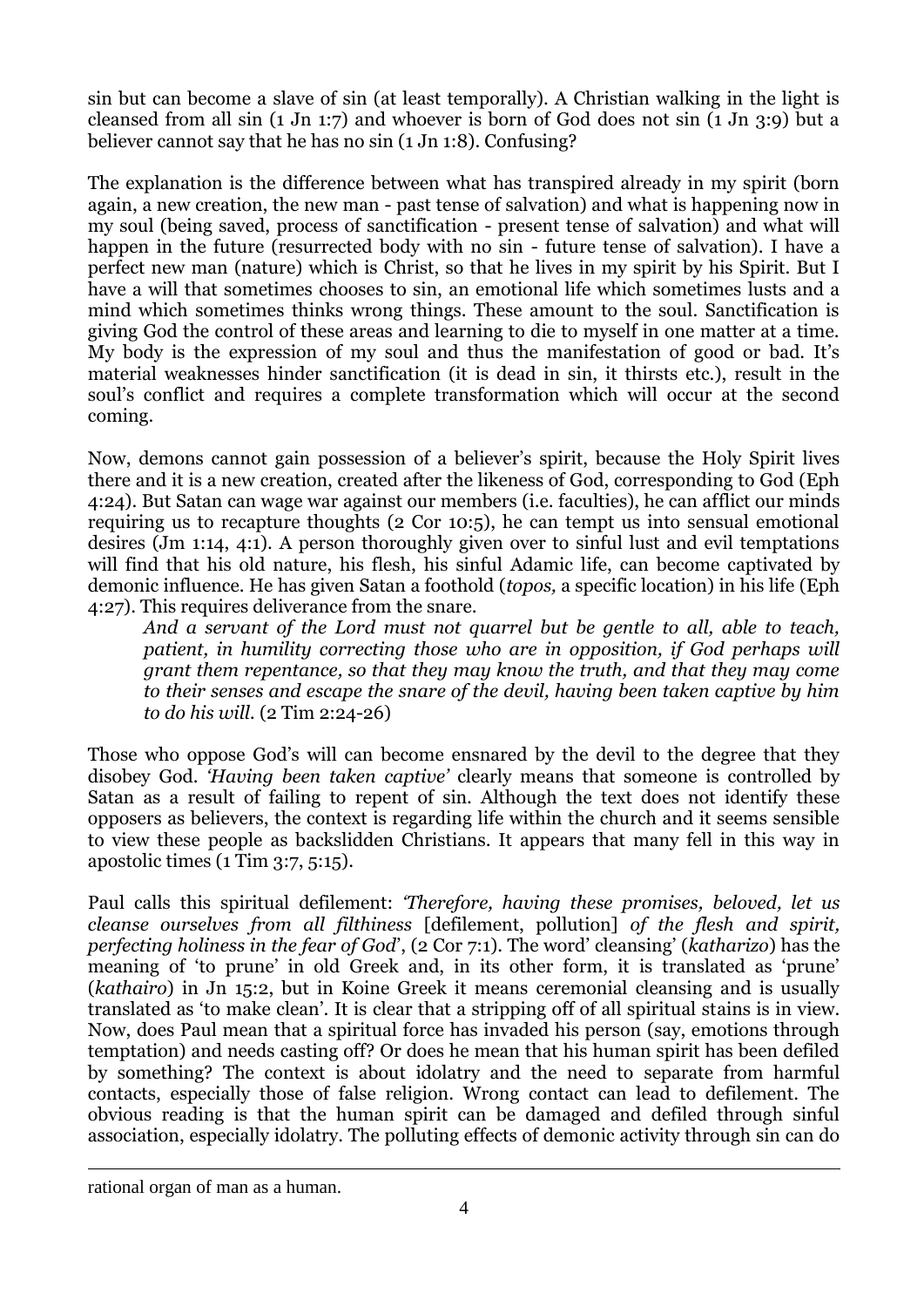serious harm to a believer - but Paul never states that demons need to be expelled from one's spirit.

So, as well as tempting (Matt 4:1), accusing (Rev 12:10), afflicting (Job 2:6-7), restricting (1 Thess 2:18) and otherwise harassing a believer, Satan (or his demon) can gain entrance into a person's soulish life (mind, emotions, will) as a result of repeated sin and the spirit can be defiled (damaged) as a result. Such a captured believer needs to resist the devil, repent of all known sin and determine to follow Christ. This may require pastoral assistance, but elders are never instructed to cast out demons from believers because demons have no power if temptation is refused; they have no rights to remain and will never stay in a holy place (see later).

**Note**: 2 Cor 11:4

*For if he that cometh preacheth another Jesus, whom we have not preached, or if ye receive another spirit, which ye have not received, or another gospel, which ye have not accepted, ye might well bear with him.*

In this text Paul speaks hypothetically in castigating the Corinthians who were too ready to listen to error. Is he suggesting that believers can be possessed? The word 'receive' is the Greek word *lambano* which has a wide variety of meanings, as does the English word 'receive' i.e: to take with the hand, to remove, to associate with, to claim, to seize, to admit, to regard someone's power or rank and on that account neglect something or do some injustice, to make a trial of etc. Paul is not talking about allowing a spiritual entity into one's heart but receiving the preaching, proclamation, of a demonic teaching. The word implies this and the whole sense of the verse relates to accepting false teaching. There isn't really another 'Jesus', there is only one Lord Jesus Christ. The reception of a false Gospel is equivalent to accepting a false Christ, or 'another Gospel', but there isn't really a different Christ preaching it. Similarly accepting error is like receiving a false spirit, accepting the teaching of a demonic source as if it was the Holy Spirit.

## **The dangers of demonic invasion of ministry**

In the Old Testament we see that previously godly servants of God not only rebelled but became seduced by evil spirits, sometimes as a punishment from God for rebellion. Saul was an anointed king who knew the Spirit of the LORD coming upon him, who prophesied, who became a new man and of whom Samuel said *'God is with thee'* (1 Sam 10:6-7); and yet he was troubled by an evil spirit which came upon him intermittently (1 Sam 16:14,15,18-23; 18:10-11; 19:9-10). This was a divine judgment resulting from Saul's disobedience. About 400 hundred prophets who used to enquire of the Lord received a lying spirit (1 Kg 22:23), and were controlled so as to speak what it wanted to the kings.

As the end approaches, the activity of Satan in the church will increase (2 Thess 2:1-12). Some Christian teachers will be seduced to follow doctrines emanating from demons (1 Tim 4:1) and false prophets will arise in the church who follow a wrong spirit (1 Jn 4:1). Even Paul knew of the danger of Satan's devices which sought to gain an advantage in Paul's ministry (2 Cor 2:11). Preachers who come and preach a different Jesus to the Biblical testimony of Jesus or who preach a different Gospel are doing so by a different spirit ( 2 Cor 11:4; Gal 1:6-9 1 Jn 4:3). Christians who follow these false spirits become bewitched (Gal 3:1). One of Paul's stated qualifications for potential eldership is specifically geared to prevent a recent convert being captured by the devil (1 Tim 3:6-7). This means that even an elder can be ensnared in certain circumstances, especially pride.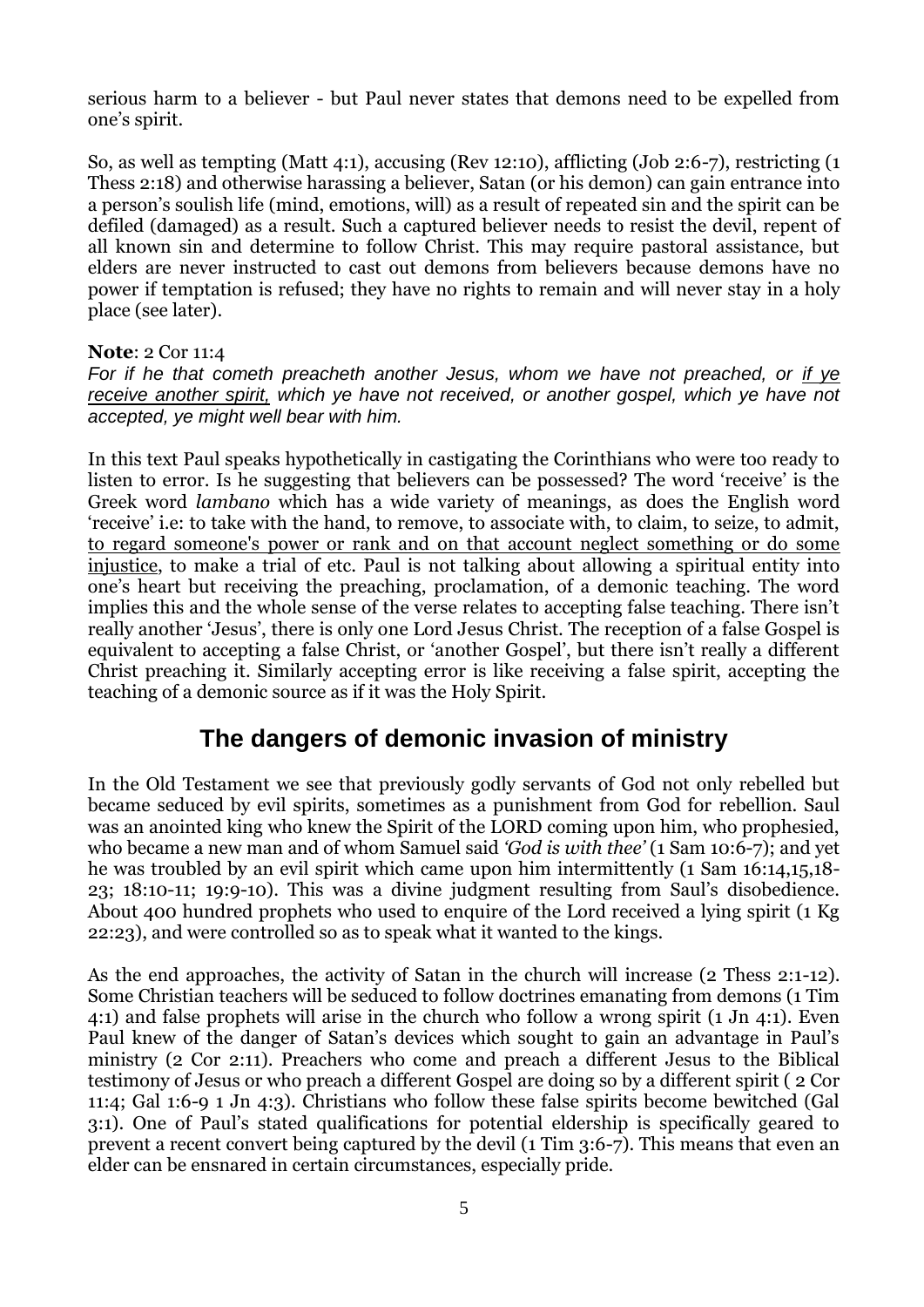So, a Christian minister can become seduced by demonic forces so that the ministry itself becomes a demonic expression. This is especially true in the case of heretical, deceptive teaching. As we approach the end such demonic ministry is going to become commonplace and believers who submit to such teaching will be in danger of becoming bewitched. This is clear New Testament teaching. Do we see such things today? The answer is emphatically, 'Yes, we do'. There has never been a time of such diverse and extreme deceptive teaching and aberrational practices in the professing Christian church. If such errors are prompted by demons, as Paul states, the modern church is being gradually more and more seduced by demonic activity; this is the great falling away which both Jesus and Paul spoke of (Matt 24; 2 Thess 2). Believers must beware.

*Therefore humble yourselves under the mighty hand of God, that He may exalt you in due time, casting all your care upon Him, for He cares for you. Be sober, be vigilant; because your adversary the devil walks about like a roaring lion, seeking whom he may devour. Resist him, steadfast in the faith, knowing that the same sufferings are experienced by your brotherhood in the world.* (1 Pt 5:6-9)

### **Is Exorcism a Valid ministry?**

#### **Exorcism of believers**

There is not one text telling an elder to expel demons from *believers* - not one. The language of possession is also never used in this context - never. The apostolic letters never talk about demon possession of believers and there is no theology explaining it anywhere. Demon exorcism is only mentioned in connection with establishing the kingdom ministry of Jesus (Matt 12:28) and, by extension, the mission activity of the apostles in representatively bringing the kingdom to new foreign areas (Acts 8:7 Samaria; 16:16ff Philippi; 19:12 Ephesus). In Revelation, where demonic activity is described, there is no command to expel them (Rev 9:20, 16:13-14, 18:2).

In the interesting case of the woman afflicted for 18 years we see something important:

*And behold, there was a woman who had a spirit of infirmity eighteen years, and was bent over and could in no way raise herself up. But when Jesus saw her, He called her to Him and said to her, "Woman, you are loosed from your infirmity." And He laid His hands on her, and immediately she was made straight, and glorified God.* ... *"So ought not this woman, being a daughter of Abraham, whom Satan has bound -- think of it -- for eighteen years, be loosed from this bond on the Sabbath?"* (Lk 13:11-13, 16)

Here there is a definite case of demon possession or control. *'Had a spirit of infirmity'* could be translated as 'had a spirit of illness'. Her affliction was caused by a demon under the orders of Satan himself. There is no argument about this.

Is she a believer under the old covenant or just a Jewess? This is the crucial question. I think that serious Bible students cannot doubt that she was a true believer. Jesus found her in the synagogue and went out of his way to call her forward to heal her even though he knew it would cause a controversy. She immediately glorified God on being healed and Jesus himself called her *'daughter of Abraham'.* Jesus used this phrase of Zacchaeus when he was converted (*'And Jesus said to him, "Today salvation has come to this house, because he also is a son of Abraham"'* Lk 19:9); this could not mean that Zacchaeus became a Jew when he repented or that he was saved because he was born a Jew. He became a son of Abraham because he received salvation; however, the implication here is that the woman was already a true believer.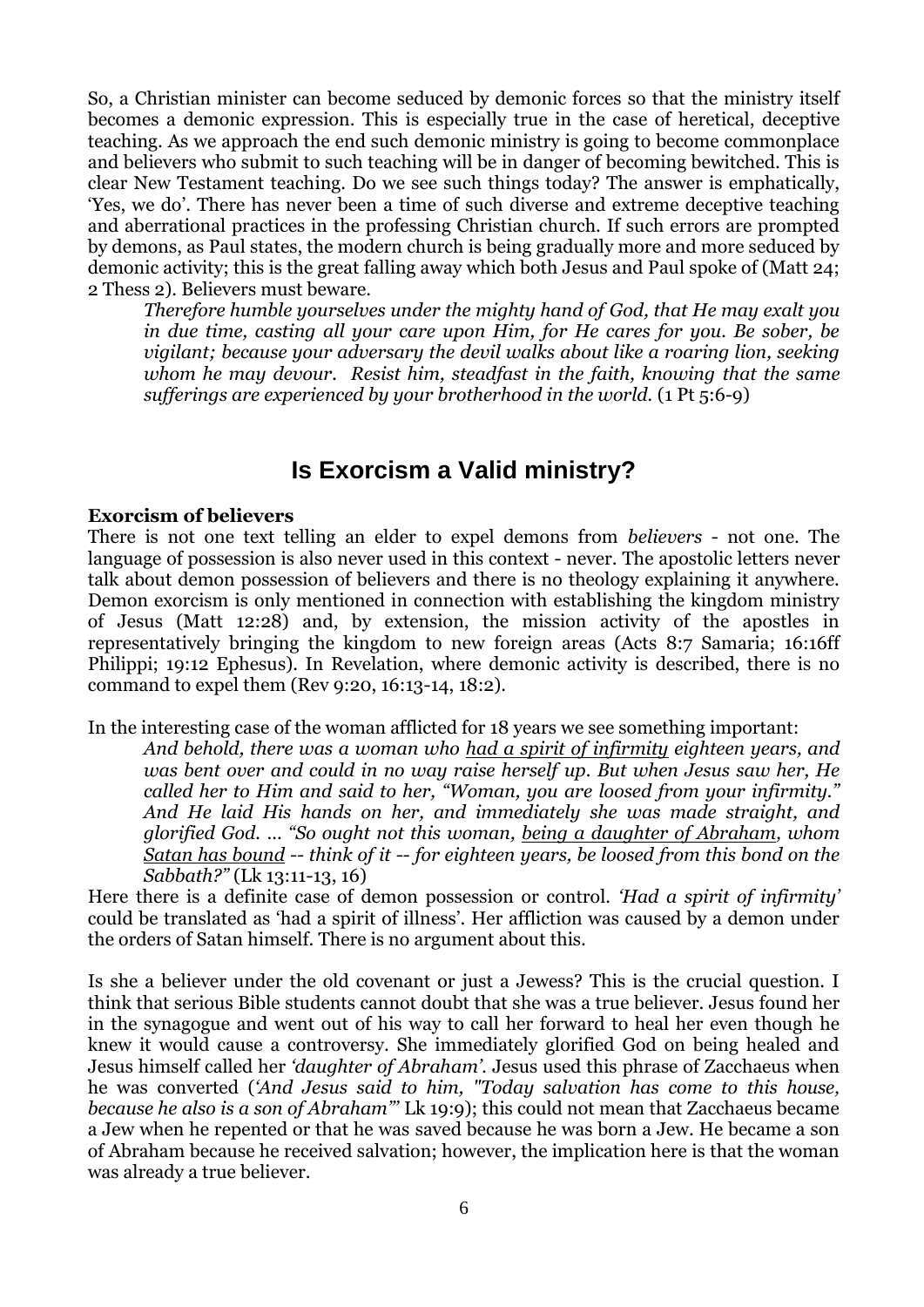The point is that Jesus does not expel the demon to heal her, even though he did this with other cases. Jesus' prayer for her welfare was enough to make the demon flee without extravagant warfare. We should also note that this took place before the cross, before the full effects of salvation had been given to the church. It was only after Jesus was glorified that the Spirit was able to indwell believers (Jn 7:39); it was only after the Spirit's outpouring on the elect that a new nature was given that was the actual dwelling place of God by the Spirit. Such demonic invasion and bondage cannot take place in believers after the cross.

Exorcism may be necessary with unbelievers but not with believers.

#### **Pastoral assistance with sinful believers**

1

There may be cases where, for one reason or another (usually wilful, repeated sin), a person has become detrimentally affected by the enemy having given place to temptation, the mind may have become a stronghold of sin for instance. In such cases the normal instructions of: fleeing from sin, standing against the enemy with faith, resisting Satan etc. may need pastoral assistance in prayer if the person is very weak in faith. Confronting the enemy may be appropriate, but never do we see a casting out of one sinful conduct after another (spirits of fornication, greed, envy, addiction etc.). Indeed, scripture commands that we strive against these things taking responsibility of our lives.

There may even be cases where God has afflicted a sinner with a spiritual force as a chastising punishment. This was certainly the case for Saul and others mentioned earlier. David was also chastised by God whereupon he despatched Satan to lure him (2 Sam 24:1 1 with Chron 21:1). Jesus implies that unforgiveness can result in this type of torment:

*'And his master was angry, and delivered him to the torturers*<sup>6</sup> *until he should pay all that was due to him. So My heavenly Father also will do to you if each of you, from his heart, does not forgive his brother his trespasses.'* (Matt 18:34-35)

Admittedly, demons are not specifically mentioned here but, taken with OT examples, it appears that they could well be alluded to. Certainly, unforgiveness gives Satan an opportunity (2 Cor 2:10-11). In cases like these, there can be no hope of deliverance from the effects of demonic oppression unless the prior sin is completely repented of. The key is dealing with sin not commanding spirits to leave.

The real root matter is holiness. If a person is following Christ and seeking to put on the new man, they are walking in the light and no demon could bear to remain in that place. The light overcomes the darkness. Freedom and deliverance from demonic oppression, or affliction comes in the way of sanctification and lifelong repentance (changing direction to follow Christ and obey his commands).

So being captured by the enemy is a situation where scripture commands repentance, confession, prayer and resolute action in sanctification to deal with sinful actions, yet Charismatics instead use a completely unscriptural practice to personify these things and cast them out of people which requires little or no responsibility of the sinner themselves. A sinner is not an innocent, oppressed victim as modern society would like us to believe, but a

<sup>6</sup> Lit. someone who uses pain to elicit the truth, exact full punishment. It is only used here in the NT but in the non-canonical Apocalypse of Peter it refers to avenging angels. In Jesus' story the tormentors are obviously human but why does Jesus say that God will do likewise to sinning believers? Who are these tormentors? Some take the view that it may be isolation from fellowship, sickness or difficult circumstances, but does this do justice to the anthropomorphism?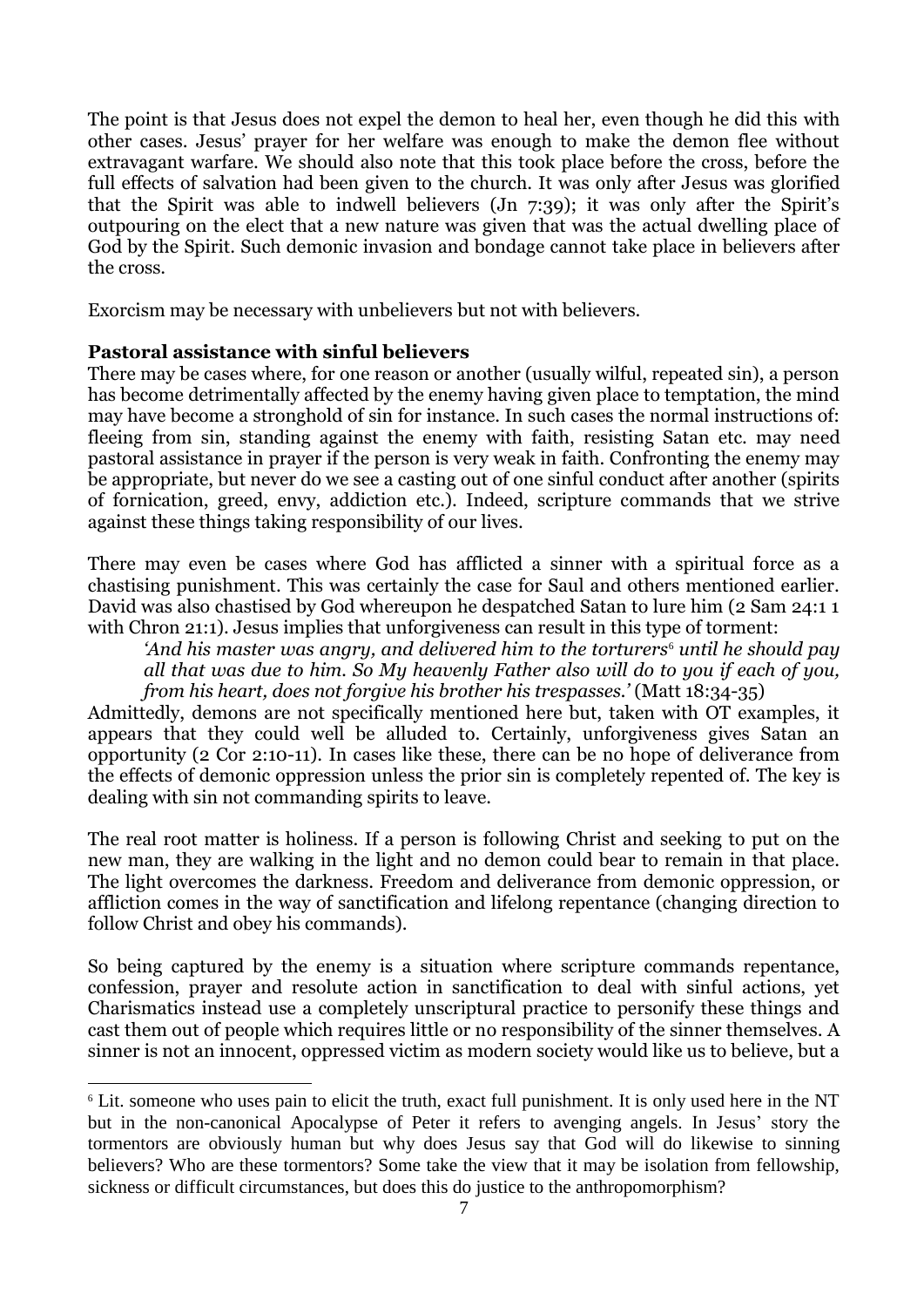guilty person who needs to repent.

The proof of the pudding is always in the eating and my experience with people supposedly delivered of spirits is that they soon fell back into their old habits and needed continual ministry.

Having said all of this, there are a few testimonies where soundly converted people have explained that they experienced a serious demonic problem which was totally solved when the demon was expelled through prayer. Examples may be found in Merrill Unger's *What Demons Can do to Saints*, for instance. What are we to say about this?

My view is that such folk have usually become so involved in a sinful condition that they have become ensnared as a result (the testimony on pages 72-74 is a case in point). A demon has not possessed their spirit, but has dominated their flesh, the old nature, their will, mental faculties and emotions so that the Holy Spirit is both grieved (Eph 4:30) and quenched (1 Thess 5:19) and the believer has thus lost all power to resist the enemy. They try to resist but utterly fail and become despondent. Part of the severity of these experiences is the chastening (*paideuo* can mean whipping', 'scourging' as well as instructing) of the Lord. When they realise the true cause of their problems, as the Lord gives light, they repent, seek help from a pastor thus implementing the Biblical principles of the body, fellowship and mutual edification. As the pastor prays they receive grace and help and the hold of the demonic force is released and the demon flees - the principle that the prayer of a righteous man avails much (Jm 5:15-16). The action of going to an elder, confessing the sin, seeking help, submitting to prayer and counsel is a normative church ministry for sickness, especially in connection with sin and is thus appropriate for demonic affliction.

Such cases should be considered extreme and unusual, but in today's degeneration of morals, availability of illegal drugs, widespread manipulation of a sinful media and universal temptations to sinful and occult activity it may be become more common. It does not imply that believers are possessed by demons in their spirit, or that deliverance ministry is acceptable as a specific para-church function. It means that some can be affected by *'the deep things of Satan'* (Rev 2:24) and need pastoral help to overcome. The fact that they can't defeat the enemy alone is part of their discipline under God, they are forced into dependence upon church ministry.

#### **Pastoral assistance to unbelievers**

As unbelievers do not have the Spirit of God, they are vulnerable to Satanic attack. They have no means of defeating the enemy since they are subjects of his kingdom. As such, it is quite possible for a demon to occupy and control an unbeliever. Where there has been a godly restraint in a nation, it appears that it is less common for possession to take place. In the past, English people grew up with the influence of Sunday school, learned the scriptures by heart in primary education and attended church quite frequently, even if they were not believers. Where God's word has such an influence, Satan has less chance of interference. In countries given over to idolatry, or even Satanic religious practices, demon possession is very common. Early missionaries had to face such very real obstacles when they went out from cosseted Victorian England and you can read about it in their biographies. It was stories like these which helped to forge a Pentecostal apologetic for 'deliverance' ministry at the turn of the century.

As the UK degenerated spiritually, the nation is now far more open to demonic assault than ever before - hence the sort of crimes and shocking news we read about every day. There is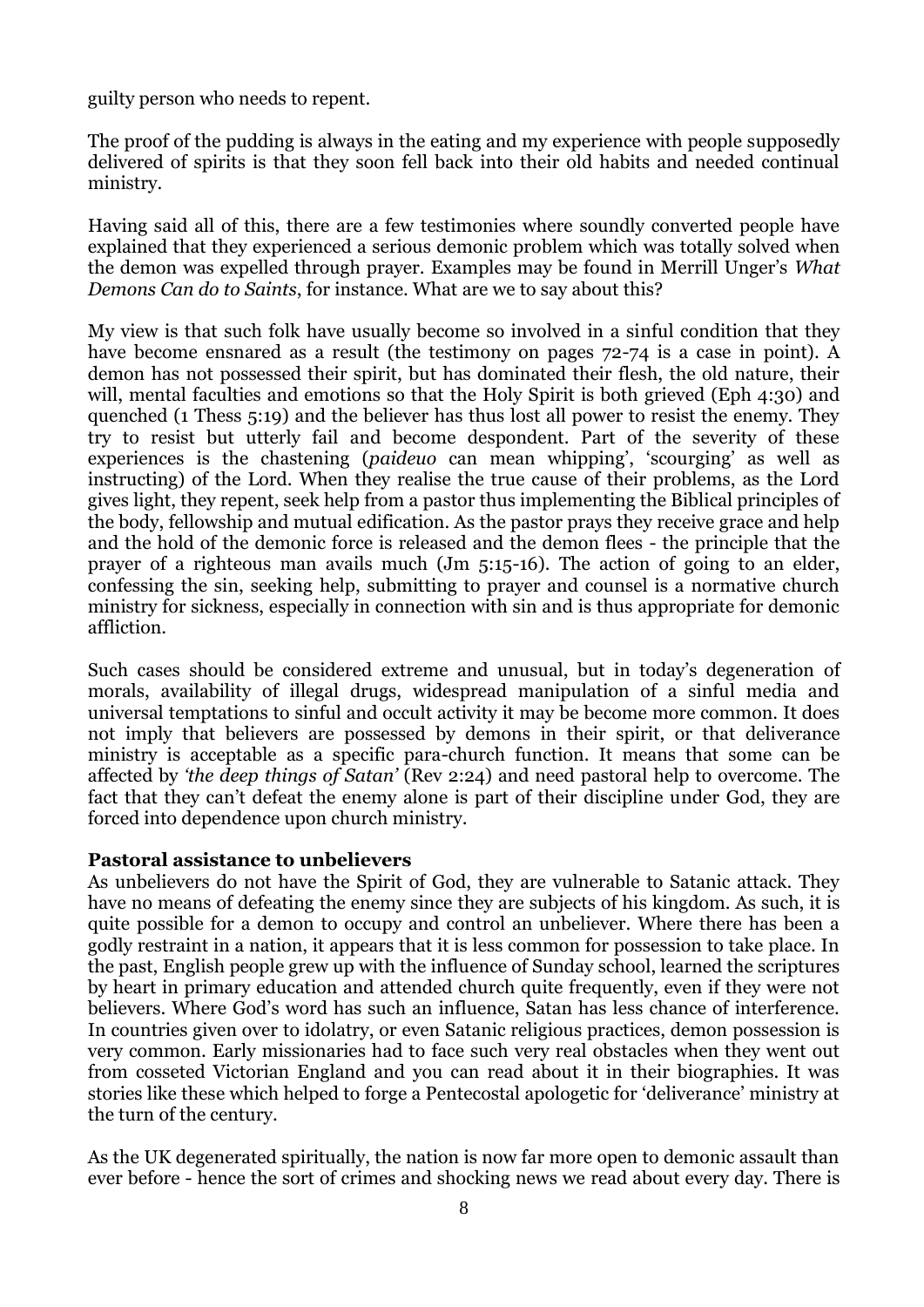a greater chance that Christians will confront demon-possessed people in witnessing than previously. Believers need to be aware of this and ready for it when it occurs. When someone truly bows the knee to Jesus and repents of their sins, demonic forces will be forced to flee; but sometimes a repentant soul may need pastoral help.

## **Enemy contact**

#### **Rebuking the devil**

Scripture on this matter is not fully clear. It is true that the archangel Michael, in disputing with Satan over the body of Moses did not rebuke him but left that to the Lord:

*'Michael the archangel, in contending with the devil, when he disputed about the body of Moses, dared not bring against him a reviling accusation, but said, "The Lord rebuke you".'* (Jude 9)

However, Jude is not contending against exorcism but about corruption and defying authority, people who were *'speaking evil of what they do not know'* (v10)*.* Elsewhere Paul explains that it is the lot of believers to judge angels:

*'Do you not know that we shall judge angels? How much more, things that pertain to this life?'* (1 Cor 6:3)

It appears that it contravenes God's law for an angel to rebuke another angel, just as a man should not utter a condemning rebuke to another man (Hos 4;4)<sup>7</sup>; therefore it is difficult to extrapolate that it is wrong for a believer -representing God- to not rebuke Satan. In fact the reverse appears to be the case. We are told to stand against the enemy (Eph 6:11), to wrestle with the enemy (Eph 6:12, to resist Satan (Jm 4:7) and to wield the sword of the Spirit against him (Eph 6:17). It seems logical, therefore, that rebuking the enemy may sometimes be required. Isaiah 1:17 tells us that we should rebuke the oppressor.

#### **Talking with demons**

-

The apostles never conversed with demons; never. There is no precedent for it in the letters and there are no commands to do it. Neither is there a theology which requires us to do this to effect release in a pastoral context. The fact that Jesus did it does not mean that we are enabled or entitled to do it as well. Jesus walked on water - I cannot do that, I am not commanded to do it and the apostles didn't do it either (after the cross). Since Jesus was God, there were some things which he could do as a divine prerogative under the instigation of his father's will. He frequently dealt with the opposition in a certain way because he could read their thoughts (Matt 9:4, 12:25; Lk 5:22, 6:8, 11:17). We cannot do that and there is no apostolic precedent for us to try.

A classic Pentecostal technique in expelling demons was to talk with the demon to attempt to find out its name, the command to leave would then have more power if the demon was personally identified. Many Charismatics in the renewal movement also followed this technique. There is no Biblical basis for this. In the case of the Gadarene demoniac, Jesus asked the man his name, not the demons, even though they also answered (Mk 5:9).

The devil is the father of lies and confusion (Jn 8:44; 1 Cor 14:33). His demonic followers abide in his character and share his sins - they lie. How could we possibly know which aspects of their conversation were true and which were deceptions. If commanding the demon in the name of Jesus to identify itself is supposed to force submission and guarantee

<sup>7</sup>There is a place for godly rebuke, but this is usually the function of church office bearers in dealing with church discipline (1 Tim 5:20; 2 Tim 4:2). The only other exception is when a brother may rebuke another who has sinned against him (Lk 17:3).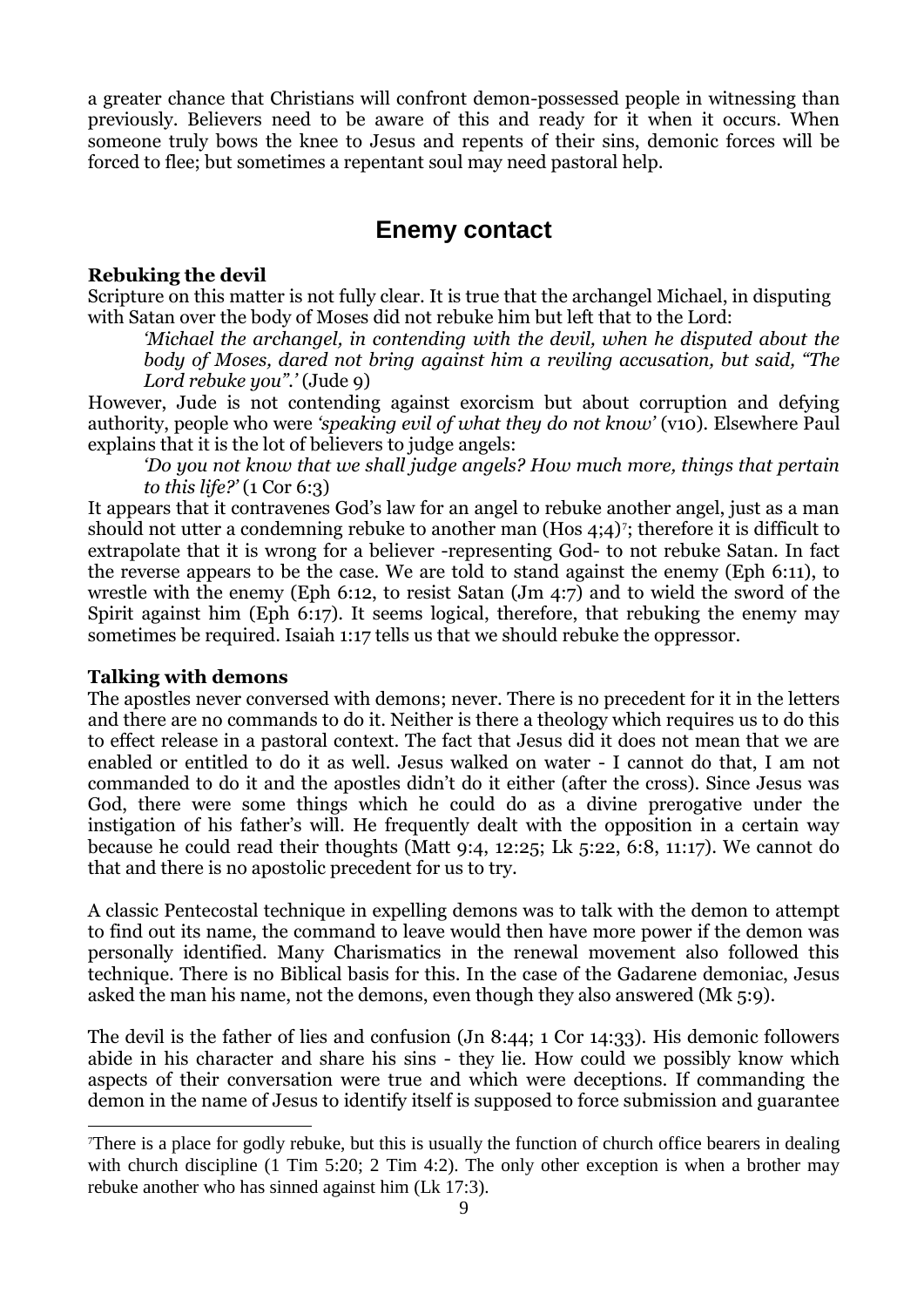a truthful response, why not just command it to leave if it will submit? Jesus, being God, could fathom their deceiving ways, we cannot. Consequently, all communication with demonic forces is proscribed.

#### **'Generational sin' or 'ancestral demons'**

Most pastors, who use exorcism techniques, would suggest that people have been possessed by spirits as a result of sin, trauma, pre-occupation with the occult or rejection; but some go further and state that most people are infected as a result of sins or occult activity committed by past ancestors, or even through curses put upon the family line. Peter Horrobin takes this view in his book *Healing through Deliverance* as does Kenneth McAll in *Healing the Family Tree*. Information on what actually transpired in the past is impossible to discover for certain and exorcists usually ask demons to tell them - and then take appropriate action. The comments above on talking to demons obviously apply here.

The real difficulty with this notion is that it totally demeans the glory of God and the work of salvation achieved by Christ on the cross. Would God really apply salvation to us, deliver us from bondage to sin and Satan, bring liberty from the curse of the law, inform us that we are dead to sin but let the sin of ancestors trouble us? On the contrary, God tells us that Jesus triumphed over Satan and his hordes at the cross, disarmed them and made a public spectacle of them (Col 2:15); and this conqueror lives in us (Eph 3:17).

Apologists for the idea claim support in Exod 20:5 where the sins of fathers are visited upon the children to the fourth generation; but this is referring to punishment not occupying people with demons. Furthermore, if God commanded this punishment, would it not be sin to seek to deliver people from it? The verse is about idolatry in Israel which brings the punishment of dispossession from the land. When this divinely ordered captivity occurred, it took several generations before the exile was complete (e.g. 70 years in Babylon where children born would suffer exile and possibly slavery for idolatry committed by the parents and grandparents Lam 5:7). The verse says nothing about the hereditary transmission of demonic activity. Ex 34:6 is not a widening of the punishment but a renewal of the covenant after the idolatry of the golden calf. The warnings were about national responsibility in theocratic Israel, not personal sin. When this principle was later misapplied by Jews, Ezekiel was told to teach that the punishment was no longer in operation (Ezek 18:1ff), and Jesus himself later reinforced the doctrine that the hereditary punishment no longer applied (Jn 9:1-3).<sup>8</sup>

Some say that evidence for the hereditary effect of sin is seen in cases like alcoholism, fornication, adultery, greed etc. when children are brought up by parents excelling in such behaviour and then manifest the same sins. The problem is that many children react against such influences and behave in the opposite fashion. Apart from this, the Bible teaches us that our lives are predestined by God (Ps 139) not predetermined by the sin of our parents. No doubt there is a genetic predisposition to certain behaviour and attitude just as much as the colour of our hair or eyes, but even this varies and some genes jump generations. At the end of the day the clear NT and OT teaching is that we are all responsible for our own behaviour and will have to give an account for it (Ps 62:12; Ezek 18:20; Rm 2:6); spiritual characteristics are not inherited.

-

<sup>8</sup> I am indebted for some thoughts in this section to Stephen Anderson's *Christians & Demonology,*  Rutherford House (1995).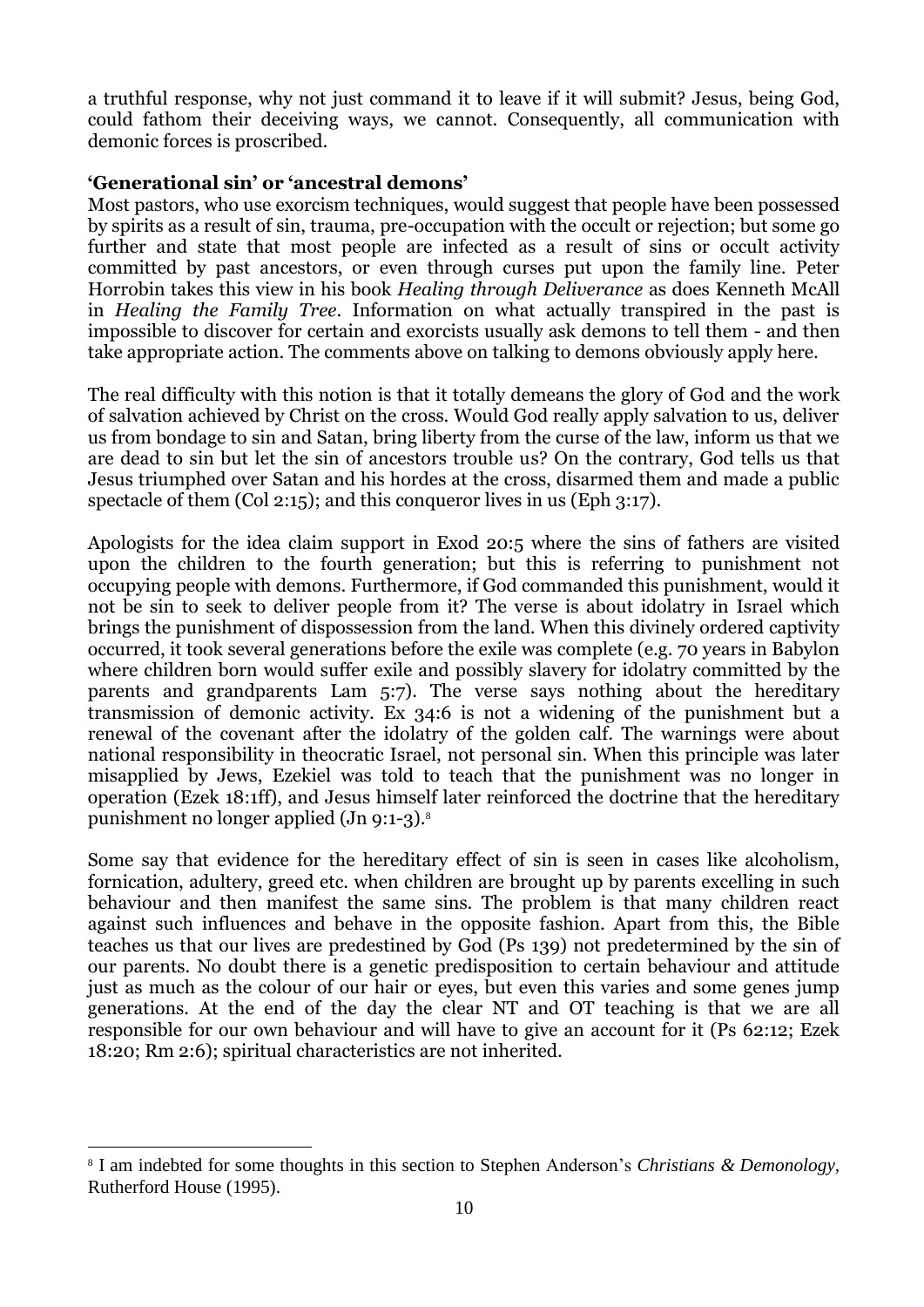## **Conclusion**

This is a controversial subject because scripture is does not say in black and white that true believers can be possessed, or that they cannot. As a result, most Charismatic works make much of case histories and anecdotal stories. No matter how valid and trustworthy these may appear to be (and many are exaggerated), they must be set in balance against the tenor of scripture and cannot set in motion practices which have no Biblical sanction, even if these practices seem to work. All we need for ministry is set forth plainly in the Bible. Despite the difficulties, scripture gives us sufficient information to make clear the following things:

- It is inimical to the clear statements of scripture, and the general ethos of the faith, that God resides in intimacy with demons or Satan. God abides in our spirit by the Holy Spirit, therefore he will not share this realm with a demon.
- There is no example of a Christian being delivered of evil spirits; no exhortation to seek this deliverance and no instruction for leaders on how to perform it.
- The ministry of Jesus in expelling demons from subjects is not a paradigm for ministering to Christians. There may be a case, in extreme situations, for praying for the release of unregenerate sinners from a demonic hold, especially when there has been a long experience of deep sin, such as witchcraft, addiction or fornication. However, there is no ground for applying this to those who have been freed from the dominion of sin by dying with Christ and being born again by the Spirit of Christ. The way for believers to deal with sin is by putting off the old man and putting on the new nature, which is created in the likeness of Christ.
- Exorcism, at best, is only an attempt to improve the old nature (the stomping ground of Satan), which cannot be improved and grows in corruption until we die (Eph 4:22-24). Thus exorcism of believers is working against God's truth and denying the new creation in believers (2 Cor 5:17).
- Satan works in the sons of disobedience (Eph 2:2), and cannot control or demonise that which has been liberated by God. Christ has triumphed over Satan and those who are in Christ share in this victory (Col 1:13, 2:15). If we are delivered out of the devil's kingdom, how can we be dominated by his servants? Problems with demonic oppression do not require a new deliverance or that would need a new Calvary, but applying the existing benefits of the atonement. A Christian who denies himself, mortifies his flesh, applies the death of the cross, puts on the new man and is filled with the Spirit cannot be troubled by demonisation.
- Satan and his evil angels can have severe effects upon the life of a Christian, analogous with being consumed by a man-eating lion. In some conditions this evil influence, at least, appears to be an occupation. Since this invasion cannot be in the new man, the spirit, it must be in the soul, where the old nature can have sway; just like sin can dwell in the mind or emotions. Thus, just as sin can be tolerated, so can demonic temptation; but this is not possession but willing compliance.
- The freedom from dominion of sin or demons is in the new man, created in the likeness of Christ. Fostering the new man (abiding in Christ), walking in the Spirit and cooperating in the ongoing process of sanctification ensures that a believer is spiritually clean and not open to invasive attacks of the enemy. Any attacks and temptations must be resisted.
- It is not Biblical to repulse Satan's influence in believers by techniques of exorcism; but pastoral assistance may be required in extreme cases to help a suffering believer by prayer and faith. A vital pre-requisite to pastoral ministry is that known sin must be confessed and thoroughly repented of.